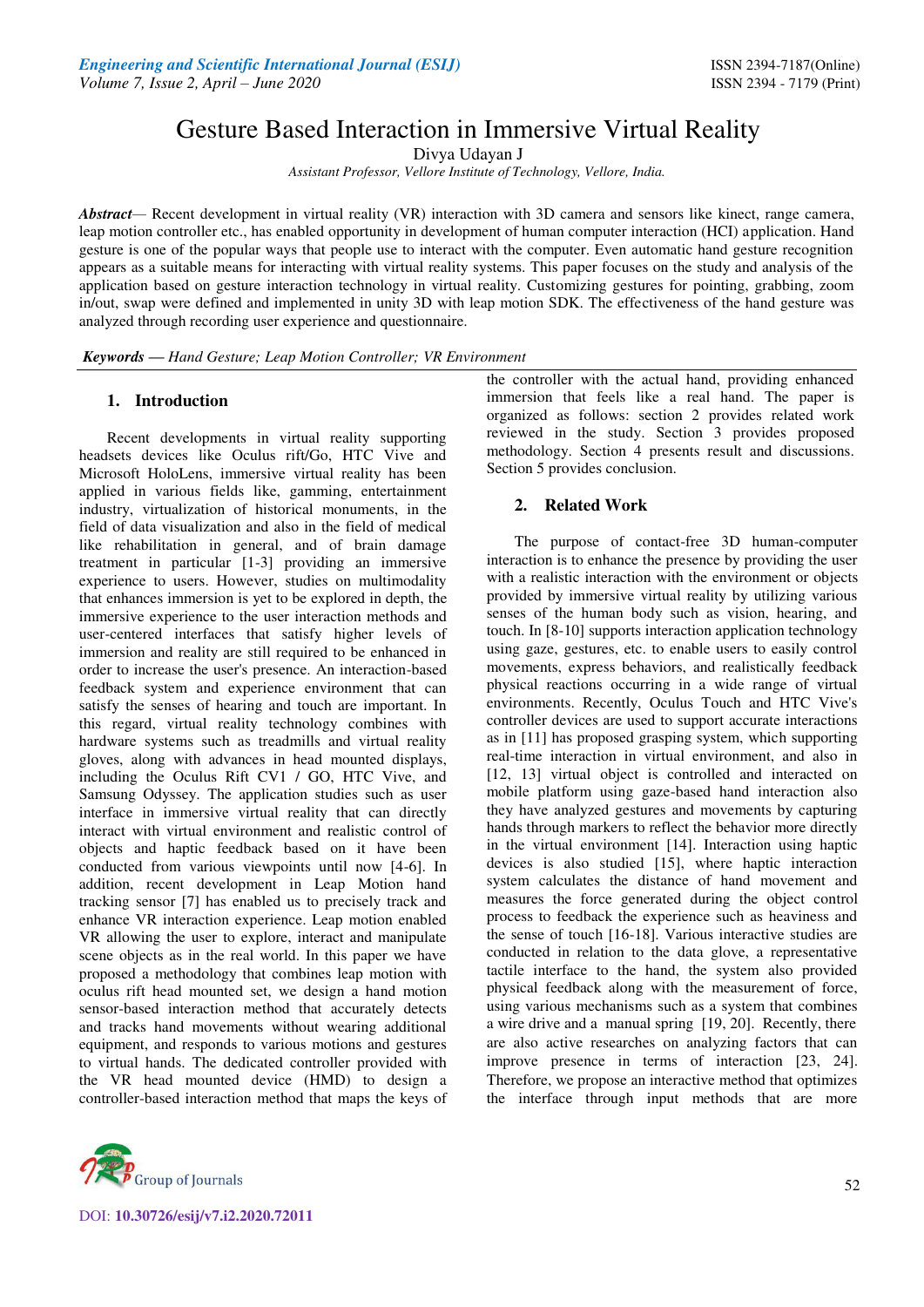# *Engineering and Scientific International Journal (ESIJ)* **ISSN 2394-7187(Online) ISSN 2394-7187(Online)** *Volume 7, Issue 2, April – June 2020* ISSN 2394 - 7179 (Print)

accessible and familiar from the user's point of view, using existing popular technologies. It is also important to conduct an experiment to analyze the process and the extent to which the presence changes. From this point of view, this paper aims to analyze the detailed factors that affect the presence through the interaction and the interface that can increase the user's immersion in the minimal experience environment.

## **3. Proposed Methodology**

In proposed methodology, the sensor based interaction approach handle inputs freely using hands without additional equipment in VR environment. In order to interact with hands directly, it is necessary to accurately detect and track hand movements, and classify and recognize motions and gestures based on them. In our proposed system we use leap motion equipment, which is popularly used in the VR interaction research. Previously, studies on the optical hand and surface markers worn on the hand and tracking them to map the behavior of the virtual hand model [23-24] have been conducted. When approaching real-world applicability, we take advantage of the leap motion equipment that provides a library that can be developed on the game engine at a lower cost. The leap motion sensor is an input processing device consisting of two infrared cameras: an infrared recognition module and an infrared light source (LED). It has a small size of  $1.27$ mm  $\times$  80mm and can be easily used by attaching it to the front surface of virtual reality HMD such as Oculus rift, HTC VIVE, etc. When the user moves the hand in front of the infrared sensor, the movement is recognized in units of finger joints and accurately corresponds to the hand of the virtual environment. Fig. 1 shows how the leap motion development tool integrates with the Unity 3D engine to create a development environment.



**Fig. 1: Leap motion interface integration with unity 3D** 

It is possible to control and synchronize a threedimensional hand joint model corresponding to the recognized hand through the leap recognition space. In



DOI: **10.30726/esij/v7.i2.2020.72011**

addition, the functions provided by the leap motion development tool can be used to check the current state of the hand and finger, thereby defining the gesture.

## *3.1 User Interaction with VR Environment*

 We have defined four gestures to interact with any of VR based applications. The Table 1 gives the detail of the gesture and their functionality.

#### **Table 1. Customizing different hand gesturesto interact with VR application**

| Gesture     | Function                                                                                                                                                                                                                                                                                                                                                                                                                    |
|-------------|-----------------------------------------------------------------------------------------------------------------------------------------------------------------------------------------------------------------------------------------------------------------------------------------------------------------------------------------------------------------------------------------------------------------------------|
| Pointing    | Pointing gesture is used to point an<br>3D object to perform a particular<br>task for example change the color<br>of object or menu interaction                                                                                                                                                                                                                                                                             |
| Grasping    | It is used to grasp an object and<br>interact with it like rotate<br>an<br>object, change the position of the<br>object.                                                                                                                                                                                                                                                                                                    |
| Zoom in/out | The zoom in gesture increases the<br>size of the object. The zoom out<br>gesture reduces the size of the<br>object                                                                                                                                                                                                                                                                                                          |
| Swap        | Swap gesture move the object                                                                                                                                                                                                                                                                                                                                                                                                |
|             | The recognized hand model information (hand) is<br>stored using the functions provided in interaction engine by<br>the leap motion development tool. Then, the actions such<br>as grasping, opening, pointing to an object and zooming<br>and zooming out the object defined. Algorithm 1 shows<br>how the hand model is stored and interaction is initiated.<br>First, the hand state is detected from hand model function |

as shown in Algorithm 1, hand model returns three value one is hand state which represent whether the user has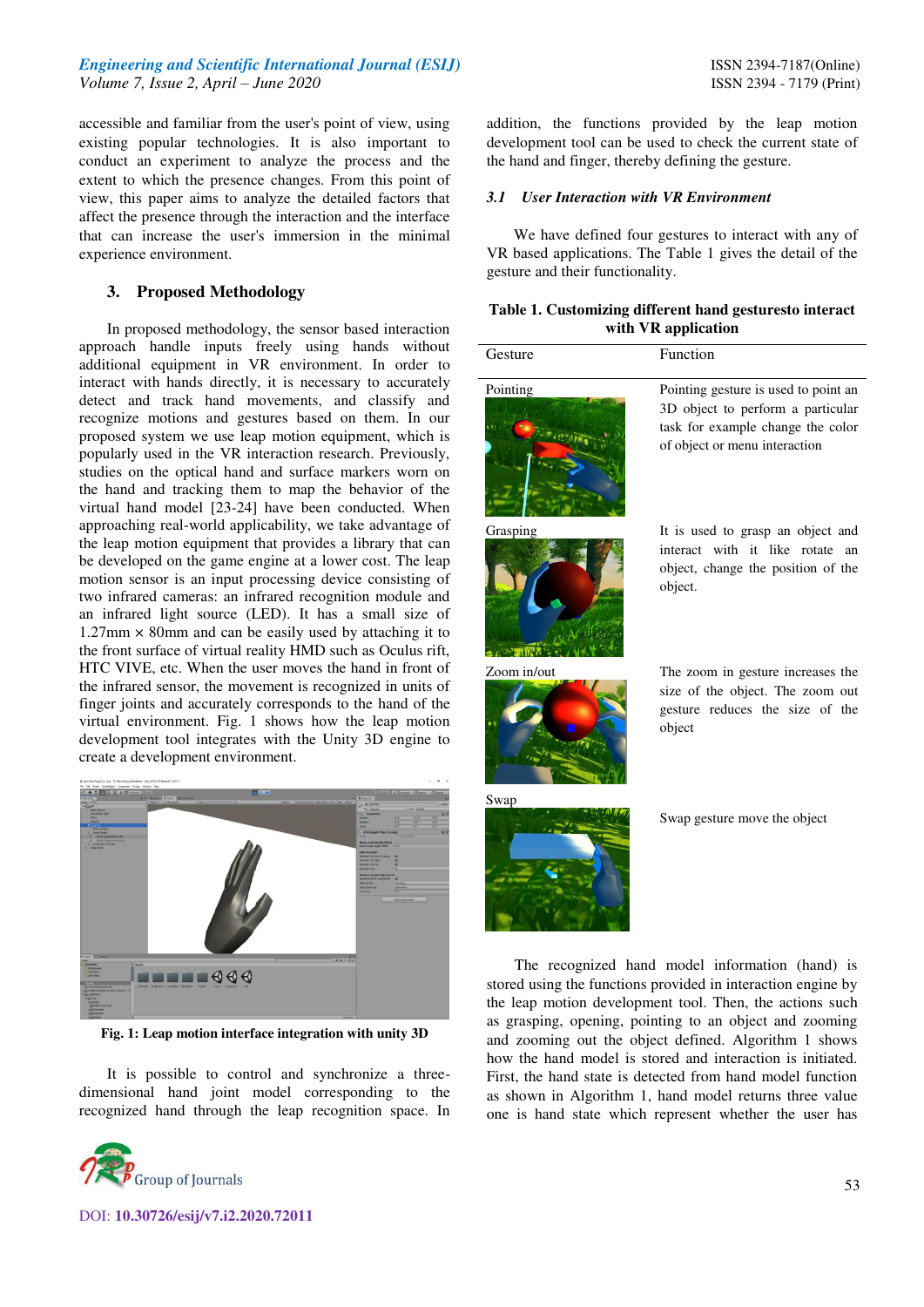opened or closed his hands and then the next value is state\_point which indicates that the user is pointing and if the user has extended two fingers then it is represented by state\_zoom

#### **Table 2. Algorithm1**

| Hand_Model Algorithm to detect the state of the hand   |
|--------------------------------------------------------|
| 1. Hand H = HandModel.GetLeapHand()                    |
| 2. Number_of_fingers $=0$                              |
| 3. if H.IsRight $==$ true then                         |
| 4. for $i=0$ to 4 do                                   |
| 5. if H.Fingers[i].IsExtended $==$ true then           |
| $6.$ Number_of_fingers $++$                            |
| 7. end if                                              |
| 8. end for                                             |
| 9. if Number_of_fingers $== 0$ then                    |
| 10. state_grasp =true                                  |
| 11. else if H.Fingers[1].IsExtended ==true<br>and      |
| Number_of_fingers=2 then                               |
| 12. state_Zoom= true                                   |
| 13. else if H.Fingers[1].IsExtended ==true<br>and      |
| Number_of_fingers=1 then                               |
| 14. State_point= true                                  |
| 15. end else if                                        |
| 16. end else if                                        |
| 17. end if                                             |
| Once the hand state is detected using hand interaction |

Once the hand state is detected using hand interaction function corresponding actions are performed Algorithm 2 gives the detail of hand interaction procedure.

#### **Table 3. Algorithm 2**

Hand\_Interaction Algorithm to interact with hand model

- 1. state\_grasp = grasp the left/right
- 2. state point =point to the left/right hand.
- 3. state\_zoom= zoom
- 4. Procedure Hand interaction ( hand state hand\_point, hand\_zoom)
- 5. grasp  $count = check$  grasping state.
- 6. if state\_grasp  $=$  = true then
- 7. if grasp count  $==$  false then
- 8. initiate grasp process
- 9. grasp  $count = true$
- 10. end if
- 11. else if state\_point == true then
- 12. perform pointing action.
- 13. else if state  $z$ oom  $==$  true then
- 14. Perform zoom action.
- 15. else
- 16. if contgrasp  $==$  true then
- 17. perform dropping (opening) action



- 
- 18. endif 19. endif

20. end procedure.

#### **4. Result and Discussion**

Experimental virtual reality application is created for the purpose of analyzing whether user's hands-based actions in the immersive virtual reality are convenient and immersive at the same time through the two interactions proposed for the comparative experiment on the presence of the hand-based interface Fig. 2 is the scene of the experimental application produced in this study. It consists of the interaction process using the actions like picking the object, pointing towards to the object, etc. In order to analyze the presence in the interaction using hands more accurately by presenting a realistic experimental environment in the experience environment called virtual reality, it is composed of some basic 3D objects rather than an application such as a game.



**Fig. 2: Experimental testbed interface in Unity 3D for sensor based interaction** 

The VR application is build and tested on Unity 3D. The PC environment used for the interface implementation and experiment was equipped with Intel Core i7-8700, 32GB RAM, and Quadro P5000 GPU. In experiment we have used the Oculus rift HMD and its dedicated controller, Oculus Touch, to support the virtual reality experience. Fig. 3 shows the environment for experiencing virtual reality through two interactions suggested in this study.



**Fig. 3: Sensor based interaction with VR environment using leap motion and oculus rift**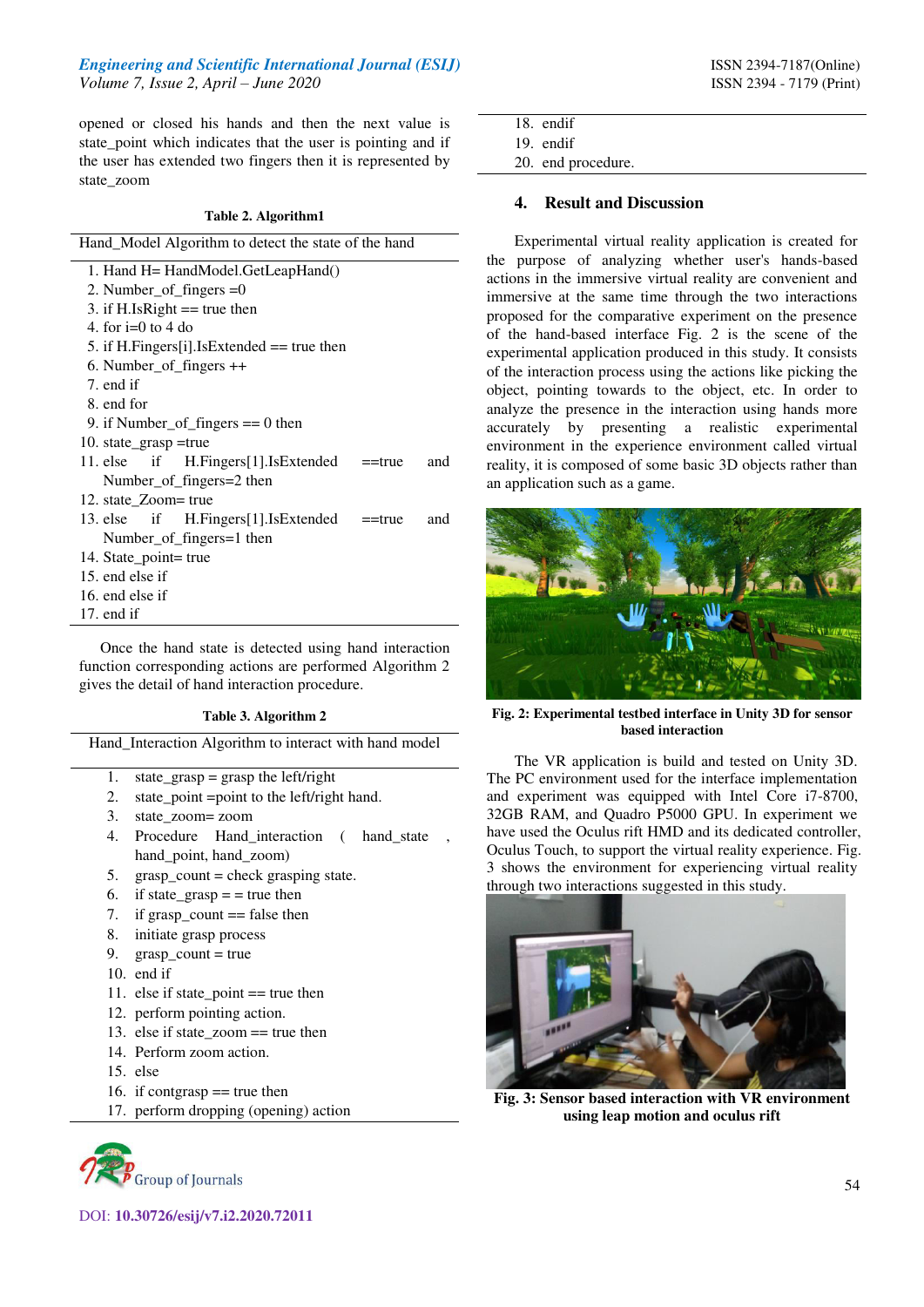## *Engineering and Scientific International Journal (ESIJ)* **ISSN 2394-7187(Online) ISSN** 2394-7187(Online) *Volume 7, Issue 2, April – June 2020* ISSN 2394 - 7179 (Print)

Sitting or standing in a standard sized space in our experiment we have used 3 X 3 m, it was a comfortable experience. The hand motion sensor based interaction recognizes the hand through the leap motion sensor attached to the front of the HMD. Controller-based interactions are set up to hold a dedicated controller in hand.

## *4.1. Discussions*

 $\overline{\phantom{0}}$ 

We have analyzed the interaction experience of the user by conducting the survey, while creating questionnaire for survey we kept all the factors that has impact on the interaction experience and included in the form of questions. Three main categories: finger movement experience, interaction experience and hand motion experience we focused while survey. A total 22 participates with different age group were considered. Ten people had VR experience before and others were new to VR. The proficiency required for manipulating virtual objects in the proposed application can also affect presence, so we asked ten people to first experience hand-based sensor-based interactions and then experience controller-based interactions. For preparing questionnaire we have followed [26] [11].

**Table 4. Questionnaire for the study of user interaction experience**   $\overline{a}$ 

| Ų.                            | Questions                                               |
|-------------------------------|---------------------------------------------------------|
| No.                           |                                                         |
| Hand movement Experience      |                                                         |
| $\mathbf{1}$                  | I felt like the virtual hands were like my own          |
|                               | hands.                                                  |
| $\overline{2}$                | I was able to feel the movements of virtual hand as     |
|                               | I moved my own hand.                                    |
| 3                             | I felt as if the movements of the virtual hands were    |
|                               | influencing my own movements.                           |
| $\overline{4}$                | I felt as if the virtual hands had no co relation with  |
|                               | my hand movements.                                      |
| Finger Movement experience    |                                                         |
| 5                             | I was able to move virtual fingers as I intended to.    |
| 6                             | Virtual Fingers interacted with the objects as per      |
|                               | my intention                                            |
| 7                             | I felt finger movement was not real.                    |
| <b>Interaction Experience</b> |                                                         |
| 8                             | I felt like I was grabbing the object as I intended to. |
| 9                             | I found hard to reach out to the objects.               |
| 10                            | I felt like finger movement while interaction with      |
|                               | objects as if my own hand movements                     |
| 11                            | I found difficult to understand the movement of         |
|                               | virtual hand.                                           |
| 12                            | I felt interaction with objects as if it was real.      |
| 13                            | properly adapting properly to the<br>Fingers were       |
|                               | different geometries.                                   |

These questions followed likert scale: strongly agree, agree, somewhat agree, neutral, somewhat disagree, disagree and strongly disagree. The average response of the user is calculated as per following equations.

$$
R_{hand\_movement} = \frac{\left(\sum RQ1 + \sum RQ2\right) - \left(\sum RQ3 + \sum RQ4\right)}{4} \tag{1}
$$

$$
R_{finger\_movement} = \frac{\sum RQ5 + \sum RQ6 - \sum RQ7}{3}
$$
 (2)

$$
R_{interaction} = \frac{(\sum RQS + \sum RQS + \sum RQ12 + \sum RQ13) - (\sum RQ10 + \sum RQ11)}{6}
$$
 (3)

Where R<sub>hand\_movement</sub>, R<sub>finger\_movement</sub> and R<sub>interaction</sub> are the average user response for hand movement, finger movement and interaction experience respectively in VR environment. Finally the overall responseR<sub>overallresponse</sub> from the user is calculated using the following equation

## $R_{overall_{response}} = R_{hand\_movement} + R_{finger\_movement} + R_{interaction}$  (Er

The Fig. 4 show user response, for the given questioners for question Q1,Q2,Q6and Q8,Q10 and Q13 user average response is between 1.8 to 2.3 on a point scale of 3,as these questions intended to measure user hand and finger movement experience, thus most of the user were able to experience immersive interaction experience. The Fig. 5 shows the user experience in VR measured for hand movement, finger movement and their interaction with virtual objects. About 78.4% of them were able to move their hand and have immersive experience with hand movement, 31.9% of them were able to move their fingers and 96% of them find it easy to interact with the object like grasping, moving and changing the size of objects.



**Fig. 4: Graphical representation of User response**